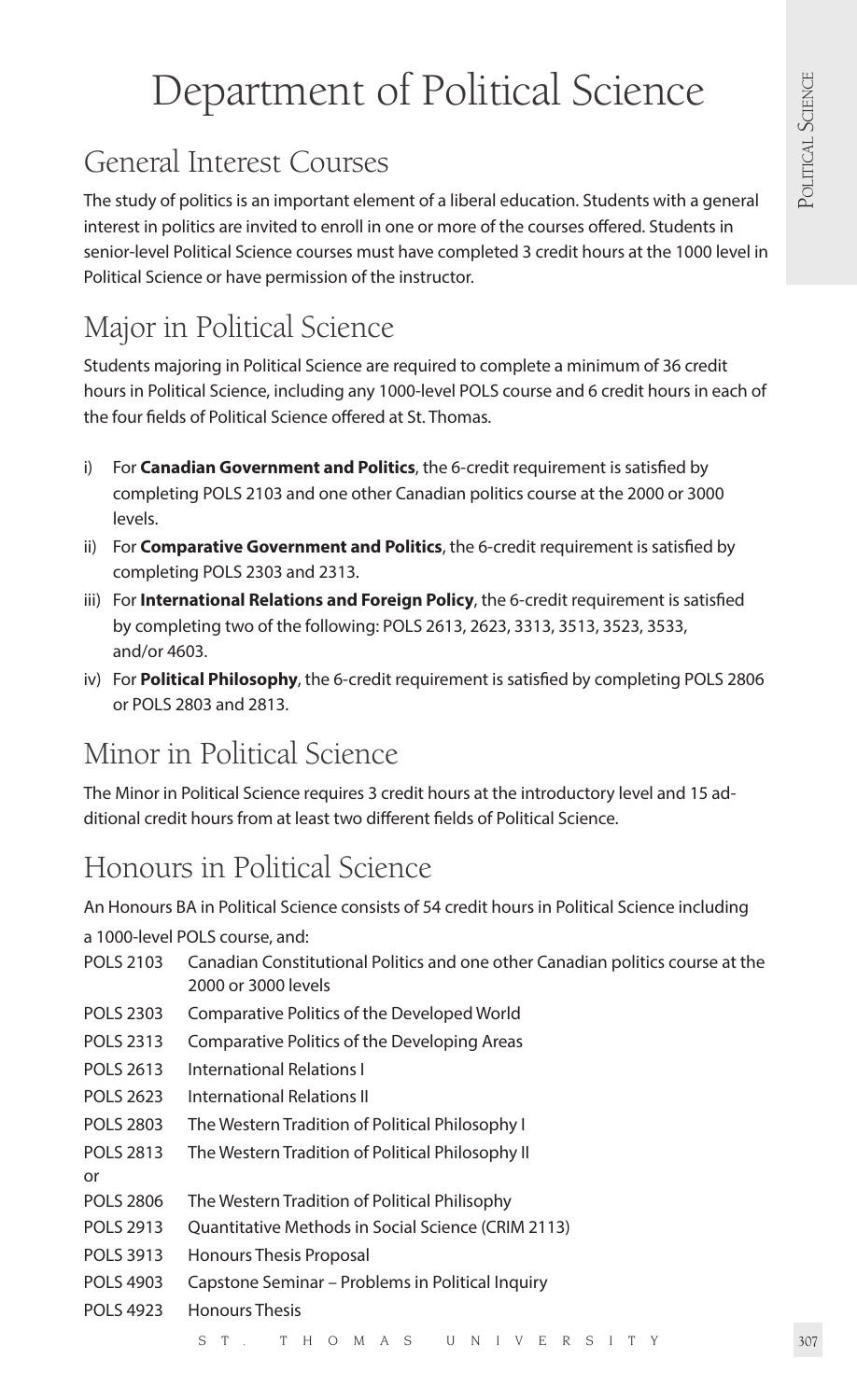The list of courses above totals 36 credit hours of the remaining 18 credits required for Honours: students must take 3 credit hours at the 4000 level; and for the other 15 credit hours, two courses must be at the 3000 or 4000 levels.

Candidates are expected to maintain a grade point average of 3.0 in the Honours subject. In calculating the grade point average for Honours, all courses in the Honours subject will be counted. Students must achieve at least a B in each of Political Science 3913 and 4923. Students who wish to take the Honours BA in Political Science are strongly encouraged to consult with the Chair of the Department before the end of their second year. Students are expected to take Political Science 3913 during their third year.

Students in Political Science may count the following Great Books courses toward their Major or Honours programs: GRID 2006/2106, 2206, 2306, 3206, 3306, and 3506. However, each of these courses counts for only 3 credits in their Political Science programs.

Students who have taken POLS 1006 and GRID 2006/2106 will have satisfied the POLS 2803 and 2813 (or 2806) requirement for the Honours and Majors programs. Students must, however, satisfy the minimum credit requirements in those programs.

# Introductory Courses

#### **POLS-1003. Great Books on Politics and Modern Democracy**

The purpose of this course is to introduce students to the problem of power and the principles of liberty and equality in modern government through the reading of several great books on the topic. It will draw on texts by authors such as Aristotle, Shakespeare, Locke, Melville, Mill, Marx, Tocqueville, Jack London, Robert Penn Warren, Chinua Achebe, and Virginia Woolf. We may also study a small number of films in the course.

#### **POLS-1006. Introduction to Political Science**

This course is normally taught as part of the Aquinas Program. Through the study of a small number of core texts, it provides an introduction to some of the key questions at the centre of political life. The course provides students with a solid foundation in the history of political thought. It also concentrates on the development of the skills in logical analysis, writing, and political argument necessary for upper-level courses in the discipline.

#### **POLS-1013. Law, Power, and Politics**

This course is an introduction to the study of politics. It has two objectives. The first is to give students a sense of the meaning and importance of politics. The second is to study a number of the concepts essential to the study of contemporary politics: the state, sovereignty, legitimacy and authority, law, power, equality, democracy, nationality, freedom, and citizenship are typically covered. The specific content and readings used vary from section to section.

#### **POLS-1103. Canadian Government**

This course provides an introduction to the concepts of the regime, authority, the rule of law, citizenship, and political obligation. It does so through a consideration of the institutions of Canadian government and covers the following topics: the framing of the constitution, federalism, parliamentary government, the Charter of Rights, the judiciary, political parties, public opinion, interest groups, and constitutional reform.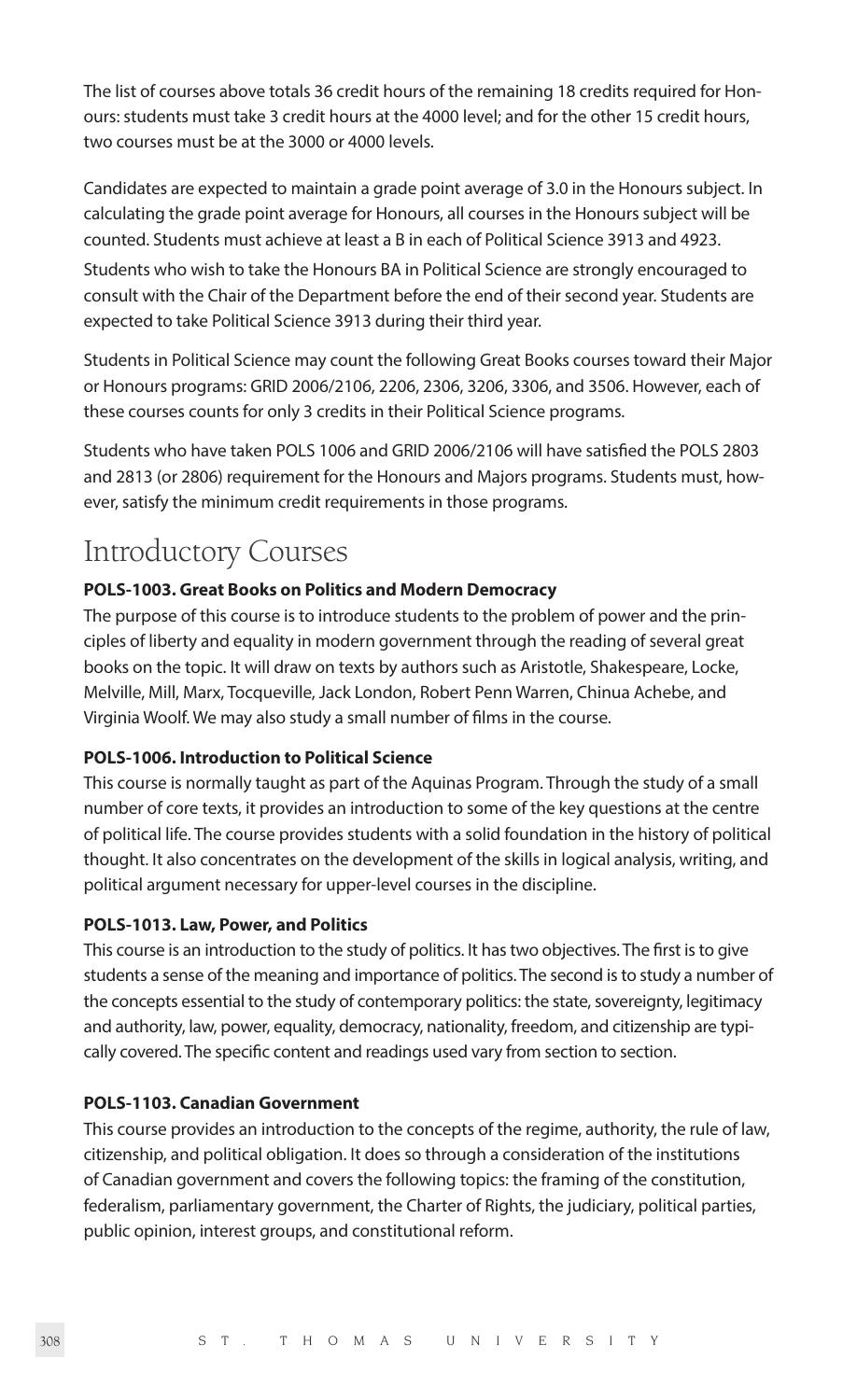#### **POLS-1603. Global Politics (HMRT 1203)**

This course provides an introduction to the concepts of nation and state, sovereignty, forms of government, and political conflict. It does so through consideration of issues in world politics, such as human rights and social justice, ecological imbalance, economic inequalities, war, global governmental institutions and organizations.

### Canadian Government and Politics

#### **POLS-2103. Canadian Constitutional Politics**

This course will examine fundamental disagreements at the core of the Canadian polity that have plagued constitutional debate since its creation. Special attention is paid to the constitutional implications of conflicting conceptions of individual, provincial, ethno-linguistic, and multi-national equality.

#### **POLS-2113. Contemporary Issues in Canadian Politics**

This course will examine a number of issues animating Canadian politics. Themes may include public policy problems, the stresses of Canadian federalism, the fortunes of political parties, ethics in government, and Canada in the global political context.

#### **POLS-3103. Political Parties and Elections in Canada (ENVS)**

Canada's major national parties are examined in regard to their historical evolution, internal structure, ideological orientation, and public image and reputation. Trends in voting behaviour are discussed, as are the implications of voting patterns in Canada. Distinctive provincial political parties (such as the Parti Quebecois) are also considered.

#### **POLS-3113. Canadian Federalism: Theory and Practice**

This course examines the idea of federalism in Canada and how those ideas take shape in the practice of Canadian federalism. Attention is paid to the political theory of federalism, the institutions of federalism, and the diversities which underlie the Canadian federal system.

#### **POLS-3123. The Canadian Constitution: Federalism (ENVS)**

This course will focus on the manner in which the evolution of constitutional law has shaped the Canadian federal system. The course will proceed primarily by means of class discussion of leading constitutional decisions and by student presentations.

#### **POLS-3133. The Canadian Constitution: The Charter of Rights and Freedoms (HMRT 3233)**

This course will focus on the impact our constitution has had on civil liberties in Canada. The course will proceed primarily by means of class discussion of leading constitutional decisions and student presentations.

#### **POLS-3203. Canadian Provincial Government and Politics**

The course offers a comparative view of the Canadian provinces. Provincial cabinets, party systems, legislative development, and economic and social issues are considered. Special attention is directed to the problem of Quebec in Confederation.

#### **POLS-3213. Media and Politics in Canada (COPP 3033, ENVS))**

This course will examine the role of media in Canadian politics and government. It will examine the effect of media on policy agenda setting and public opinion, and how political elites seek to use media to advance political goals. Prerequisite: POLS 1013, or permission of the instructor.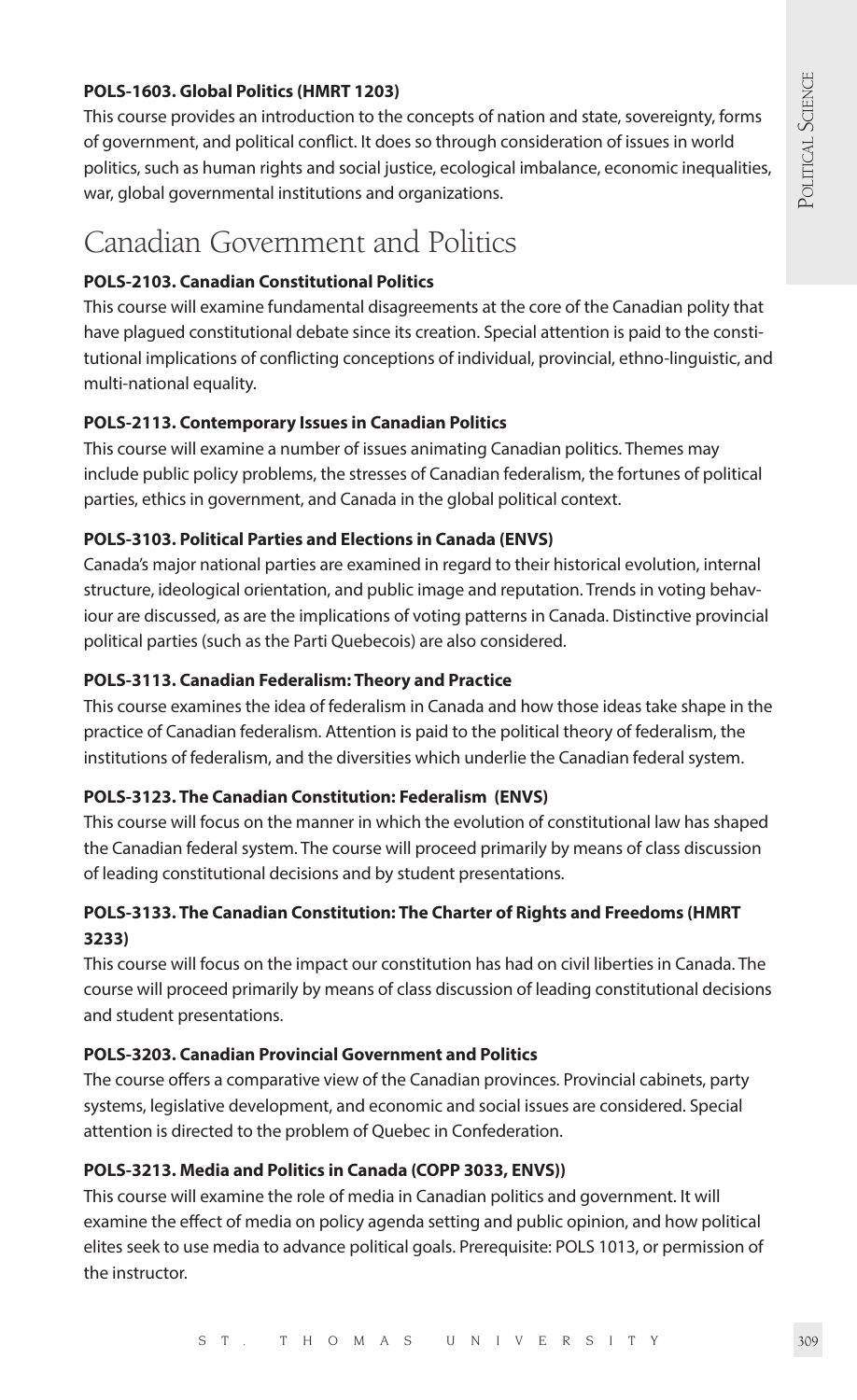#### **POLS-3223. Public Administration**

This course is designed to introduce students to the theory and practice of public administration. Attention will also be given to the development of skills necessary for use in the civil service.

#### **POLS 3343 Law, Politics, and the Judicial Process in Canada**

This course examines several important themes surrounding Canada's judicial process including types of law, Canada's courts, jury trials, the movement of a case from investigation through to appeal; judicial appointment and independence; and interest group use of courts for policy ends. The course will also cover important legal cases and salient contemporary issues. Prerequisite: POLS 1103 or permission of the instructor.

#### **POLS-4103. Seminar in Canadian Government and Politics**

This is a seminar directed primarily at Political Science Majors and Honours students. The specific topic of the seminar will change from year to year. Students will be expected to do advanced research and to present and defend their work in class. Prerequisite: POLS 2103, or permission of the instructor.

### Comparative Government and Politics

#### **POLS-2303. Comparative Politics of the Developed World**

This course introduces students to the comparative study of governments in the industrial and post-industrial societies. It examines the question of how various political systems are classified, dealing with such issues as organization of the state, governance and policymaking, representation, and political legitimacy. Prerequisite: 3 credits in Political Science, or permission of the instructor.

#### **POLS-2313. Comparative Politics of the Developing Areas**

This course introduces students to the comparative study of governments in the developing world. It focuses on such issues as the politics of development, modernization, and the interplay of political and social forces in selected developing nations. Prerequisite: 3 credits in Political Science, or permission of the instructor.

#### **POLS-2323. Religion and Politics**

Religious traditions and actors mobilize and in turn are mobilized by political movements at international, national, and community-based levels. Within a multi-religious and comparative framework, this course explores the way in which religious and political identities, actors, and systems interact on issues related, for example, to religiously-based political parties, democratization movements, nationalism, fundamentalism, and the politics of resistance.

#### **POLS-2333. Policy Making in the Information Age (COPP 2023)**

This course will explore how social media and internet tools are transforming the world of communications and public policy. The course will explore cases around the world where social media and the access to information on the internet is influencing public policy and the political process. Prerequisite: COPP 2013

#### **POLS-3306. US Government and Politics**

This course examines the national political institutions of the United States of America - Congress, the Presidency, the Supreme Court, and the federal bureaucracy. Political parties, interest groups, elections, and the role of the media will also be studied. Issues surrounding the modern presidency, as well as those involving social and moral issues.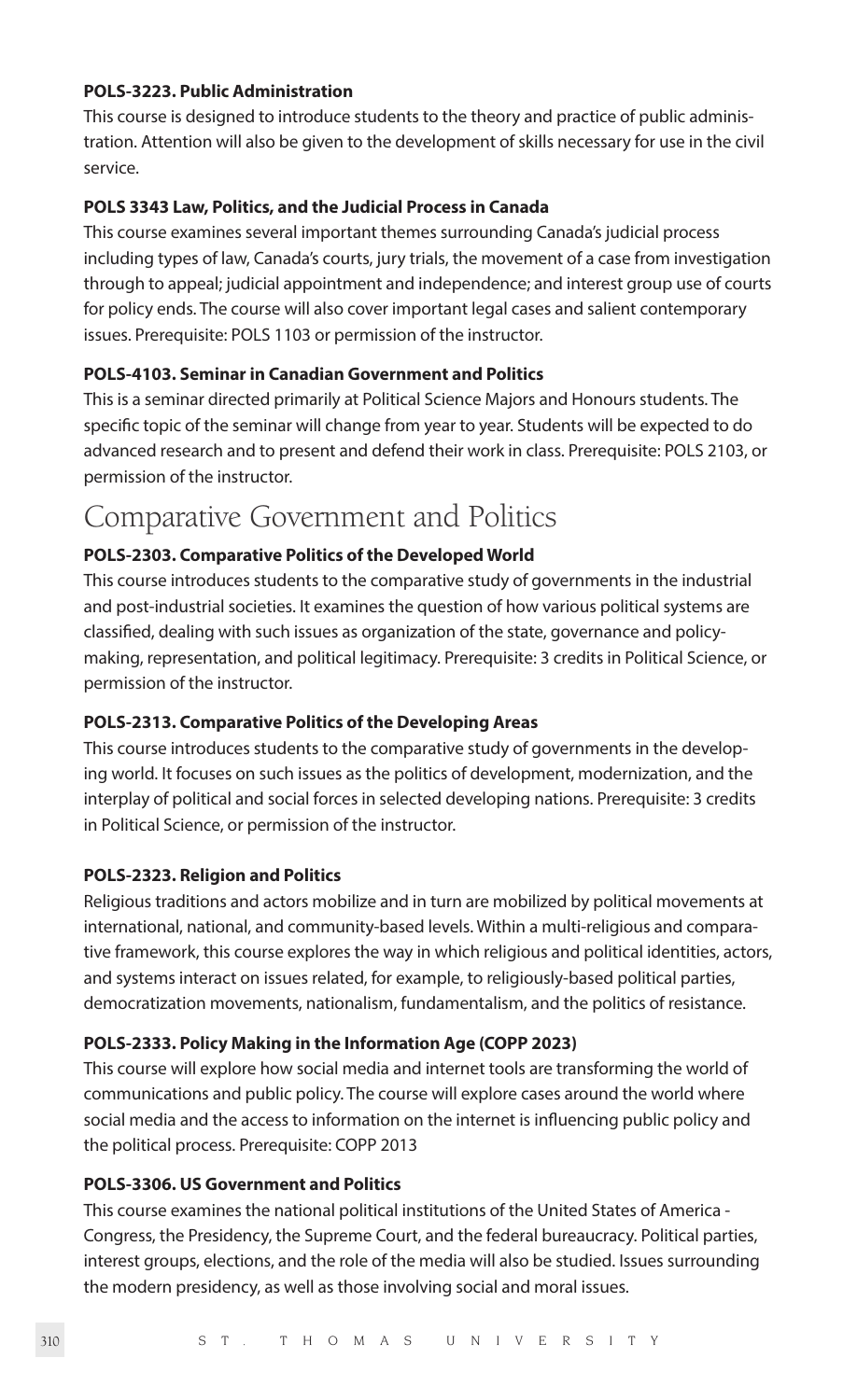#### **POLS-3323. Political Leadership: Local, National, and Global**

This course will be a study of the fundamental concepts and prevalent theories of political leadership using a comparative methodology involving local, national, and global levels of leadership. It will allow students to study the significance of individual leaders' personalities, styles, and ideas in relation to their institutional and cultural contexts.

#### **POLS-3333. Introduction to Political Economy**

The purpose of this course is to introduce students to the study of political economy as a subfield of political science. The first part of the course examines main conceptual frameworks in the study of the relationship between states and markets on the basis of classic readings. The second part of the course covers topics in market regulation, politics of development, and international political economy. Prerequisites: 3 credits from POLS 1000 level or permission of the instructor.

#### **POLS-3413. The European Union and Europe**

This course examines the formation and present politics of the European Union (EU), a unique community of democratic countries that agreed to delegate some of their sovereignty to common institutions. The course will look at the history of European integration, the key institutions and policies of the EU, and ongoing debates about European identity, EU enlargement, and economic developments in the Euro zone.

#### **POLS-3423. Politics & Society in Russia and Eurasia**

This course examines politics and society in Russia and Eurasia, focusing on the post-communist transitions, Russia's relations with other post-Soviet states, and the nexus between domestic and international politics of the region. Prerequisite: POLS 2303, or permission of the instructor.

#### **POLS-4303. Seminar in Comparative Politics**

Designed as an upper-level seminar for students of Political Science, this course will focus on theories of comparative politics and their application to a major issue of interest to the discipline. Prerequisites: POLS 2303 and 2313, or permission of the instructor.

## International Relations and Foreign Policy

#### **POLS-1603. Global Politics**

This course provides an introduction to the concepts of nation and state, sovereignty, forms of government, and political conflict. It does so through consideration of issues in world politics, such as human rights and social justice, ecological imbalance, economic inequalities, war, global governmental institutions and organizations.

#### **POLS-2603. Political and Economic Integration in the Americas**

This course will examine economic and political integration theory in relation to theories of globalization, using the European Union and the Americas as central cases. The course will analyze, in depth, the issues of social justice, labour and environmental standards, poverty, gender issues, capitalism, and social democracy. This course will have online interactive features and may be taught in collaboration with other universities.

#### **POLS-2613. International Relations I**

This course introduces students to International Relations (IR) theory, with a focus on the mainstream theories in the field, namely realism and its variants, and liberalism and constructivism. These theories are illustrated and developed through the use of case studies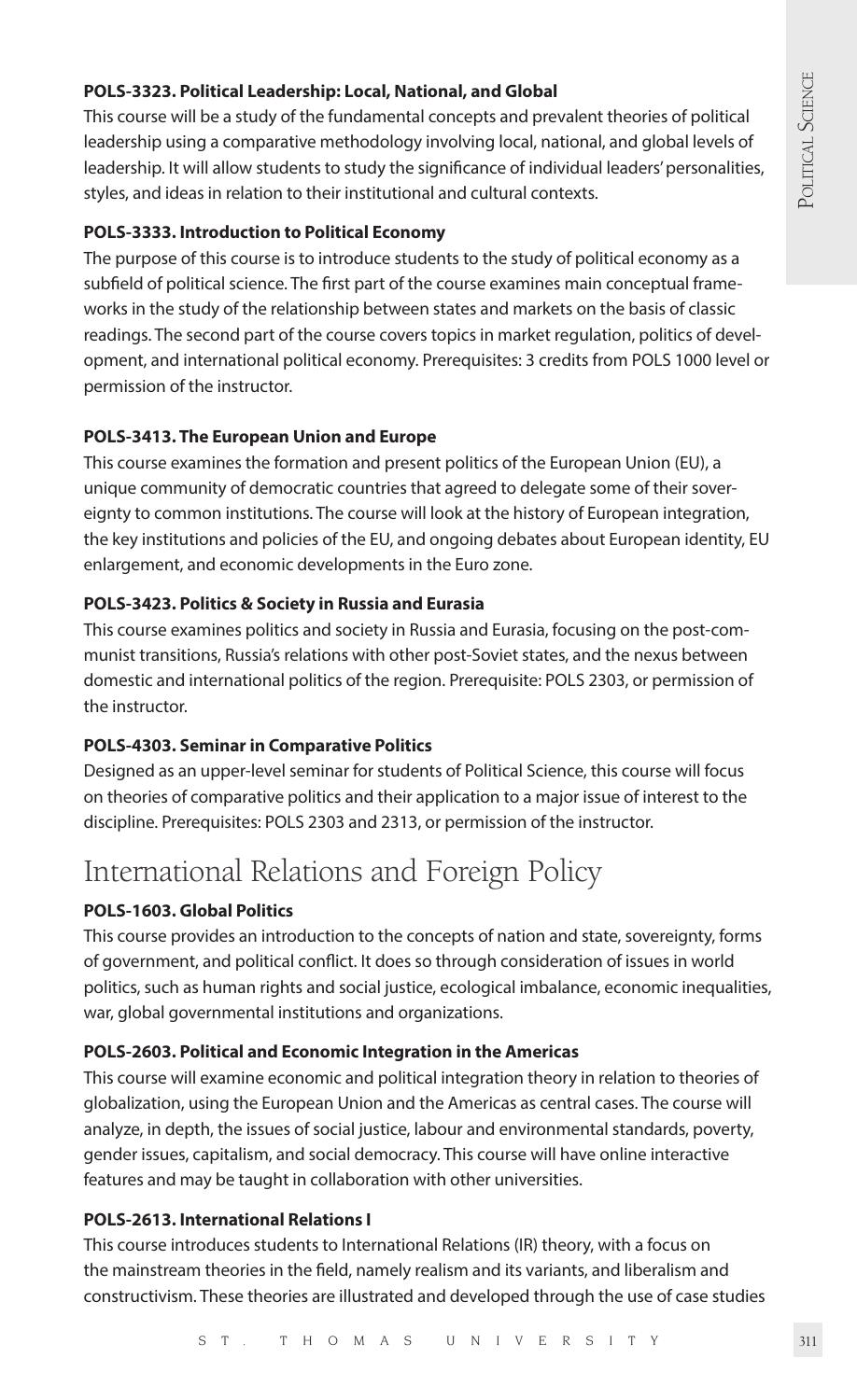and examinations of the institutions and structures of the international system. Prerequisite: POLS 1013, or permission of the instructor.

#### **POLS-2623. International Relations II**

This course introduces students to the critical and non-mainstream variants of International Relations (IR) theory. These include Marxism, Gramscianism, feminist theories of IR, and other forms of critical theory. These theories are illustrated and developed through the use of case studies and examinations of the institutions and structures of the international system. They are also contrasted with mainstream IR theories. Prerequisite: POLS 1013, or permission of the instructor.

#### **POLS-3313. US Foreign Policy**

This course examines the foreign policy of the United States of America. It examines the roles of the Presidency, bureaucracy, and Congress in the making of foreign policy. The history of American foreign policy will be studied to contextualize present foreign policy and likely future scenarios. The impact of US economic policy in an era of globalization will be explored. Central to the course will be an investigation of the relationship of the US to other major powers and to international institutions.

#### **POLS-3503. Human Rights in International Relations and Foreign Policy (HMRT 3243)**

This course considers human rights in international relations. It focuses on how the emerging human rights regime is affecting the practice of traditional state sovereignty. Special attention will be paid to the political and philosophical arguments around such issues as universal human rights versus cultural relativism, and the problems associated with humanitarian intervention.

#### **POLS-3513. Canadian Perspectives on International Law**

The course covers the major topics of international law: the law creation process, the law application process, participants in international law, territory and resources, and international dispute settlement. The lectures on each topic focus on particular Canadian economic, political, or geographic characteristics that raise legal questions, and discuss how Canada has interpreted and tried to influence the law in question.

#### **POLS-3523. International Relations in the Asia Pacific Region**

This course will focus on how the relations of the regional powers (China, Japan, and the United States) intersect and affect the shape of the Asia Pacific's politics and economics. The course will also provide an overview of the interactions between the other regional states and the various efforts to build Asia Pacific-wide economic and security institutions.

#### **POLS-3533. Canadian Foreign Policy**

This course is a study of Canada and its role in the world. It will focus, in particular, on the historical development of Canada's foreign policy and the continuities between the past and the present. Is Canada a principal power or is it highly constrained by the imperatives of its relationship with the United States? A significant component of the course will be spent in evaluating Canada's role in a post-Cold War and post-9/11 world. Particular attention will be paid to issues related to the question of multilateralism and Canada's evolving approach to this tradition. Prerequisite: POLS 2613 or POLS 2623, or permission of the instructor.

#### **POLS-3603. The United Nations**

This course will examine the UN as an international political institution, its structure and processes in the context of contemporary and enduring issues of world politics, including peace, security, development, and environmental sustainability.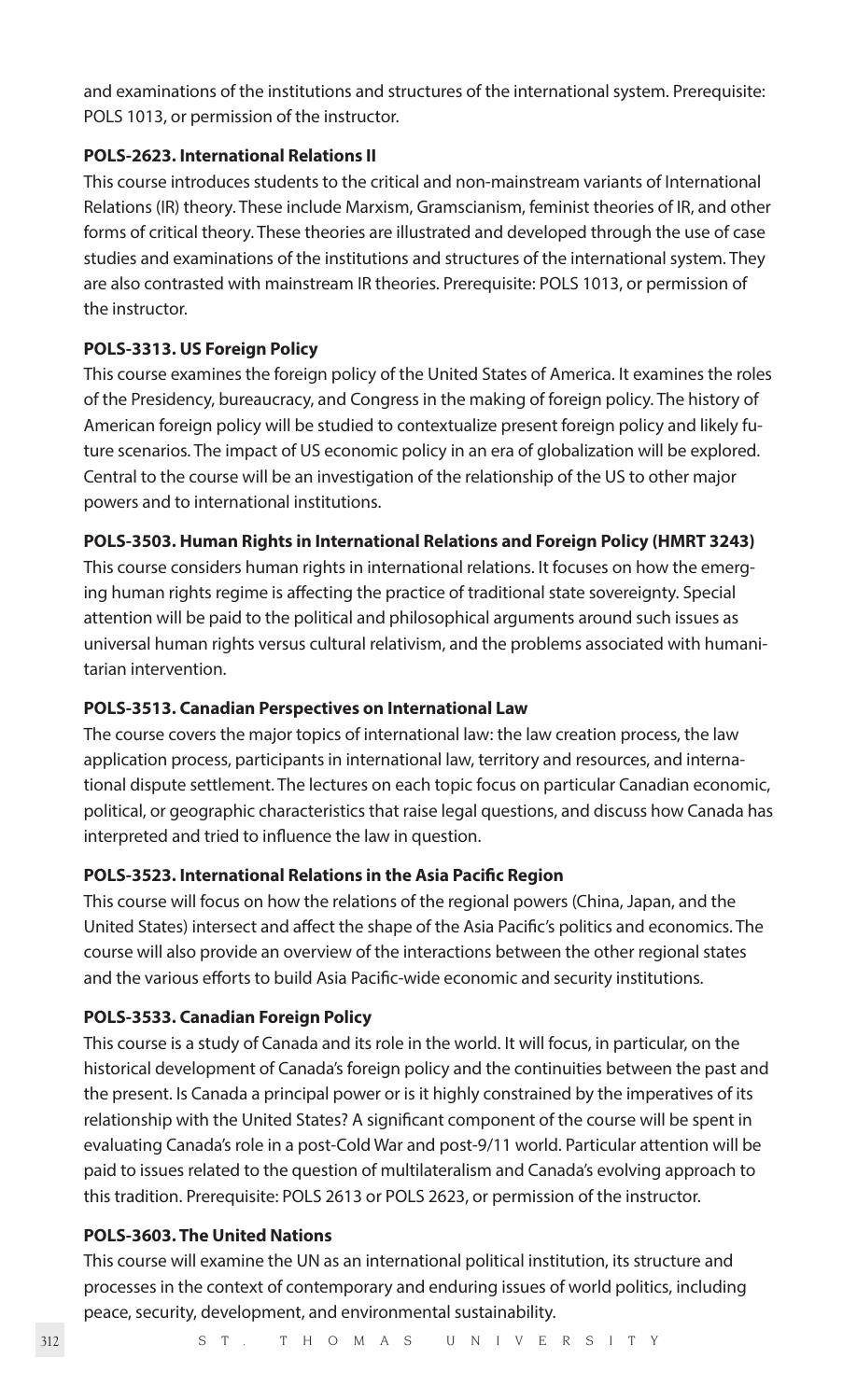#### **POLS-3613. Model United Nations (HMRT 3253)**

This course will prepare students for participation in a Model United Nations, either Canadian or American sponsored. In a model UN simulation, students represent an assigned country's foreign policy on assigned issues on the UN agenda. The course will begin with an examination of the UN and its procedures. Subsequent topics will include researching the assigned UN issues and the assigned country's policy on them; preparation of working papers and motions, and strategies for effective conference participation. Fund raising for the trip required: half credit course, but meets first and second terms; limited enrolment.

#### **POLS-4603. Seminar in International Relations**

This is a seminar directed primarily at senior Political Science Majors and Honours students. The specific topic of the seminar will change from year to year, but will consider, in depth, an issue or issues in international relations. Students will be expected to do advanced research and to present and defend their work in class. Prerequisite: POLS 2613 or 2623, or permission of the instructor.

### Political Philosophy

#### **POLS-2703. Philosophy of Human Rights**

This course will introduce to students philosophical questions concerning the foundations of human rights. On what are human rights based? What makes something a human right? Are human rights universally and permanently valid or is the notion of human rights merely a construct of Western culture? The course will familiarize students with alternative theoretical answers to these and other related questions.

#### **POLS-2803. Western Tradition of Political Philosophy (HMRT)**

This course will introduce students to seminal texts in political philosophy focussing on the ancient and early medieval period. Texts may include: Plato's *Apology*, Plato's *Republic*, Aristotle's *Nicomachean Ethics*, Aristotle's *Politics*, *Bible*, and St. Augustine's *City of God*.

#### **POLS-2806. The Western Tradition of Political Philosophy (HMRT 2236)**

This course will introduce students to the following seminal texts in the Western political tradition. Texts may include: Plato's *Apology*, Plato's *Republic*, Aristotle's *Nicomachean Ethics*, Aristotle's *Politics*, *Bible*, St. Augustine's *City of God*, Aquinas' *Treatise on Law,* Machiavelli's *The Prince*, Hobbes' *Leviathan*, Locke's *Second Treatise on Government,* Rousseau's *Discourses*, Marx's 1844 *Manuscripts*, C*ommunist Manifesto*, and Nietzsche's *The Genealogy of Morals*. Students who took either POLS 2803 or 2813 cannot receive credit for 2806.

#### **POLS-2813. The Western Tradition of Political Philosophy II (HMRT)**

This course will introduce students to seminal texts in political philosophy focussing on the medieval, early modern and modern periods. Texts may include: Aquinas' *Treatise on Law*, Machiavelli's *The Prince*, Hobbes' *Leviathan*, Locke's *The Second Treatise on Government*, Rousseau's *Discourses*, Marx's 1844 *Manuscripts*, C*ommunist Manifesto*, and Nietzsche's *The Genealogy of Morals*. Prerequisite: POLS 2803.

#### **POLS-3706. Shakespeare and Politics**

This course will explore the works of Shakespeare in the context of Renaissance political thought as reflected in his plays and in early modern political texts. We will focus on the plays, although Shakespeare's non-dramatic works may be included, as well as modern film adaptations. Prerequisite: ENGL 1006 or permission of instructor.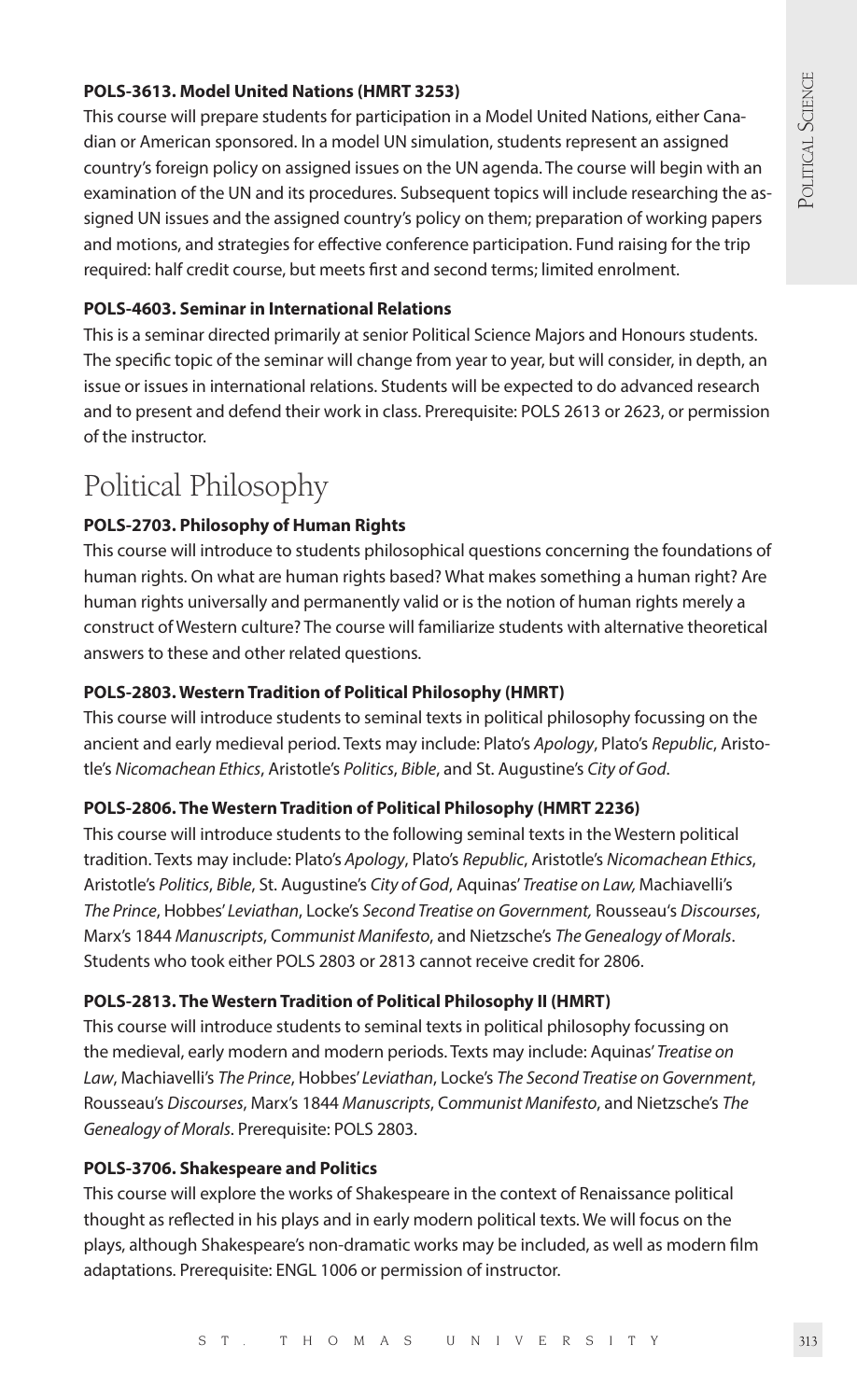#### **POLS-3813. Classical Political Philosophy**

In this course, students will engage in an intensive study of a small number of texts by some of the following authors: Herodotus, Thucydides, Aristophanes, Plato, Xenophon, and Aristotle. Among the problems to be considered are: the nature of justice, the character of the best regime, the good life for a human being, and the relationship between the individual and the political community. Prerequisites: POLS 2803 (or 2806), or permission of the instructor.

#### **POLS-3823. Modern Political Philosophy**

The focus of this course is on the problems modern political philosophy has confronted in attempting to show how nature can be used as a standard for judging the best life and the just political order. The writings of one or two of the following authors will be considered: Machiavelli, Hobbes, Montesquieu, Rousseau, Burke, Jefferson, Nietzsche, and Heidegger. Prerequisites: POLS 2803 and 2813 (or 2806), or permission of the instructor.

#### **POLS-3833. Women in Western Political Thought**

An examination of selected texts in ancient and modern political philosophy focusing on understanding both historical and current accounts of the role of women in the political community. Texts will vary from year to year but may include Aristotle's *Politics*, Aquinas' *Summa Theologia*, Locke's *Two Treatises on Government*, Engels' *The Origin of Family*, de Beauvoir's *The Second Sex*, and Firestone's *The Dialectic of Sex*.

#### **POLS-3843. Catholic Social Teaching and Contemporary Issues (CATH)**

Rooted in scripture, philosophy, and theology, Catholic social teaching proposes principles of justice that emphasize the dignity of the human person, the value of economic and political institutions, and the importance of a common good. This course analyses these principles and their application to contemporary social, political, and economic issues, through particular reference to official documents of the Catholic Church. Prerequisite: CATH 2003 or permission of the instructor.

#### **POLS-4803. Seminar in Political Philosophy**

This course will involve the intensive study of a theme or an author or authors in the history of political philosophy. Students will be expected to engage in advanced study and to make regular presentations to the class. Prerequisites: POLS 2803 and 2813 (or 2806), or permission of the instructor.

### Special Topics

#### **POLS-3003. Special Topics**

The content of this course changes from year to year to reflect the special strengths of faculty and particular needs of students.

### Honours

#### **POLS-3913. Honours Thesis Proposal**

The purpose of this course is to afford students who seek to write the Honours thesis an opportunity to develop a thorough thesis proposal, including a substantial annotated bibliography. A small number of classes will be held at the beginning of the course in order to show students how to prepare the proposal. Thereafter, the class will meet only occasionally.